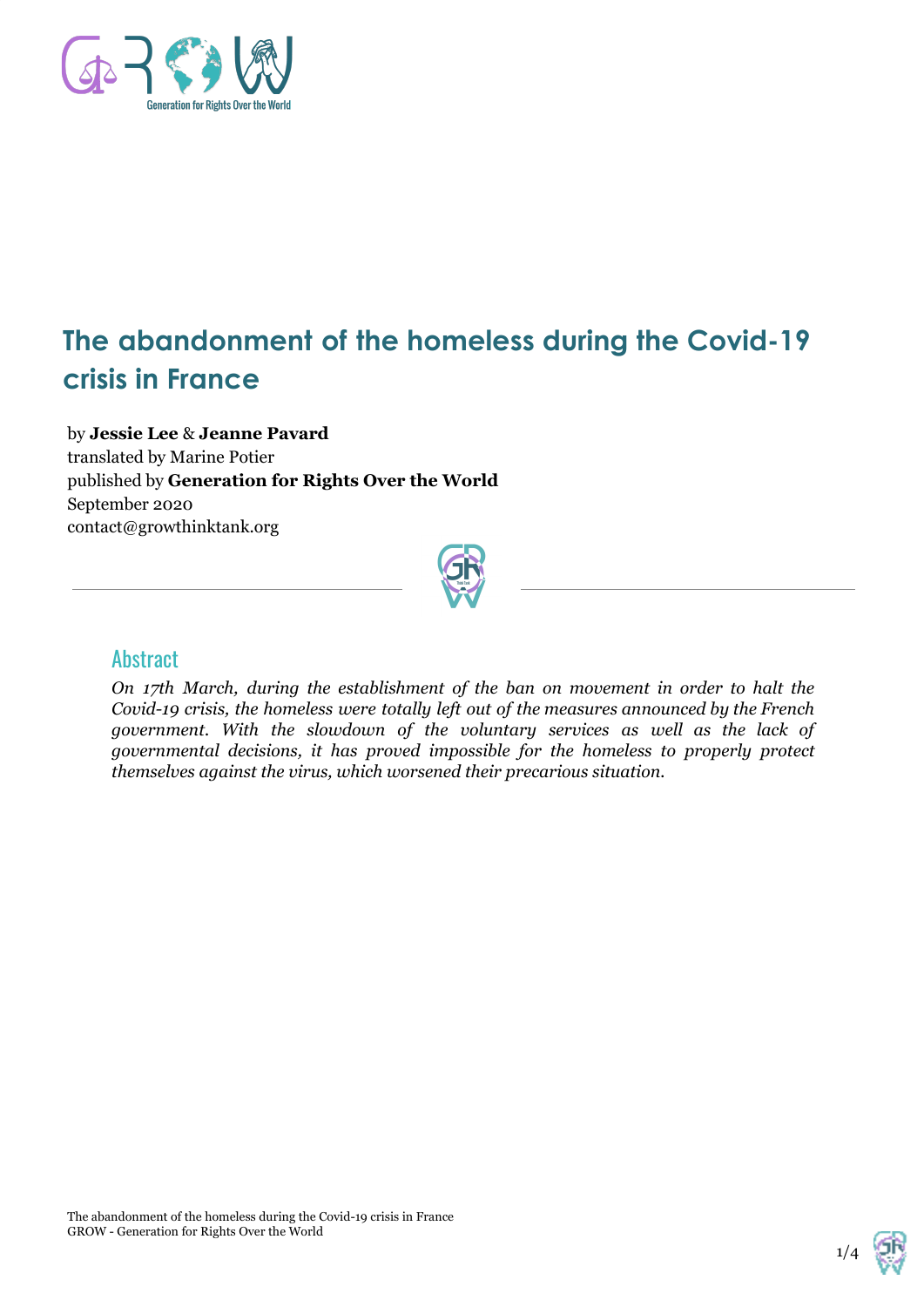

The Covid-19 pandemic that has impacted the whole world these last few months has been particularly unbearable for a part of the population : the homeless. According to INSEE, there are about 4 millions inadequately housed people in France (living in overcrowded, dilapidated houses, or in designated emergency shelters) and about 150 000 homeless people, even though organisations such as the Fondation Abbé-Pierre would rather count about 250 000 homeless. During the lockdown announcement on 17th March, nothing was stated about this population who could not stay at home like the remaining part of the French. Once again, the voluntary services were the ones who had to take over to help the left-out of the sanitary crisis.

## The lockdown and the lack of measures regarding the homeless

Within a really short time, the daily lives of French changed completely because of the lockdown. An attestation was required to leave the house, face masks became mandatory, social distancing... However, for the homeless, respecting these health measures has proved impossible. *"When you do not have any home, you cannot stay inside !"* states Alain Christnacht, the chairman of Samu Social in Paris. And how to get face masks or hydroalcoholic gel when you do not have the means to pay for it ? How to be updated about the evolution of the crisis without any mobile phone or wifi access ?

It must be noted that the State was unable to answer these questions. It is particularly deplorable that no essential hygiene products have been distributed by the public services to the homeless. Admittedly, the government opened four centres for the homeless in Île-de-France to take care of the homeless sick of Covid-19 or homeless with symptoms whose state of health did not require hospitalisation. However, no similar measure has been taken outside of Île-de-France. A few gymnasiums were requisitioned but only little of them were able to open because of the lack of staff to manage them. As for the hotel rooms which were supposed to be available as announced by the Ministry of Housing, they only represented a drop in the ocean : 200 in Paris and 600 in the rest of France. These few gymnasiums and hotel rooms have not been able to give enough places to protect all the homeless.

Organisations thus insisted for the State to extend the winter truce until 31st May, a period during which extra care places are open in shelters to protect homeless against the cold. If this actually allowed shelters to be opened for two more months, they were still overcrowded and inefficient because it is really hard to be locked down inside collective dwellings.

### Organisations take over

When the government fails to implement the measures needed, numerous organisations rise to the challenge to remedy this.

Parisian organisation La Mie de Pain thus regularly organised screening campaigns using serological and virological testing (PCR), identifying 11 positive cases among the homeless. For its part, the organisation Dans Ma Rue organised distributions of reusable bottles for the homeless to be able to drink public drinkable water.

Unfortunately, from the very first days of the lockdown, we witnessed a massive closing movement of the biggest organisations. Despite a decree of the Ministry of the Interior authorizing the maintenance of

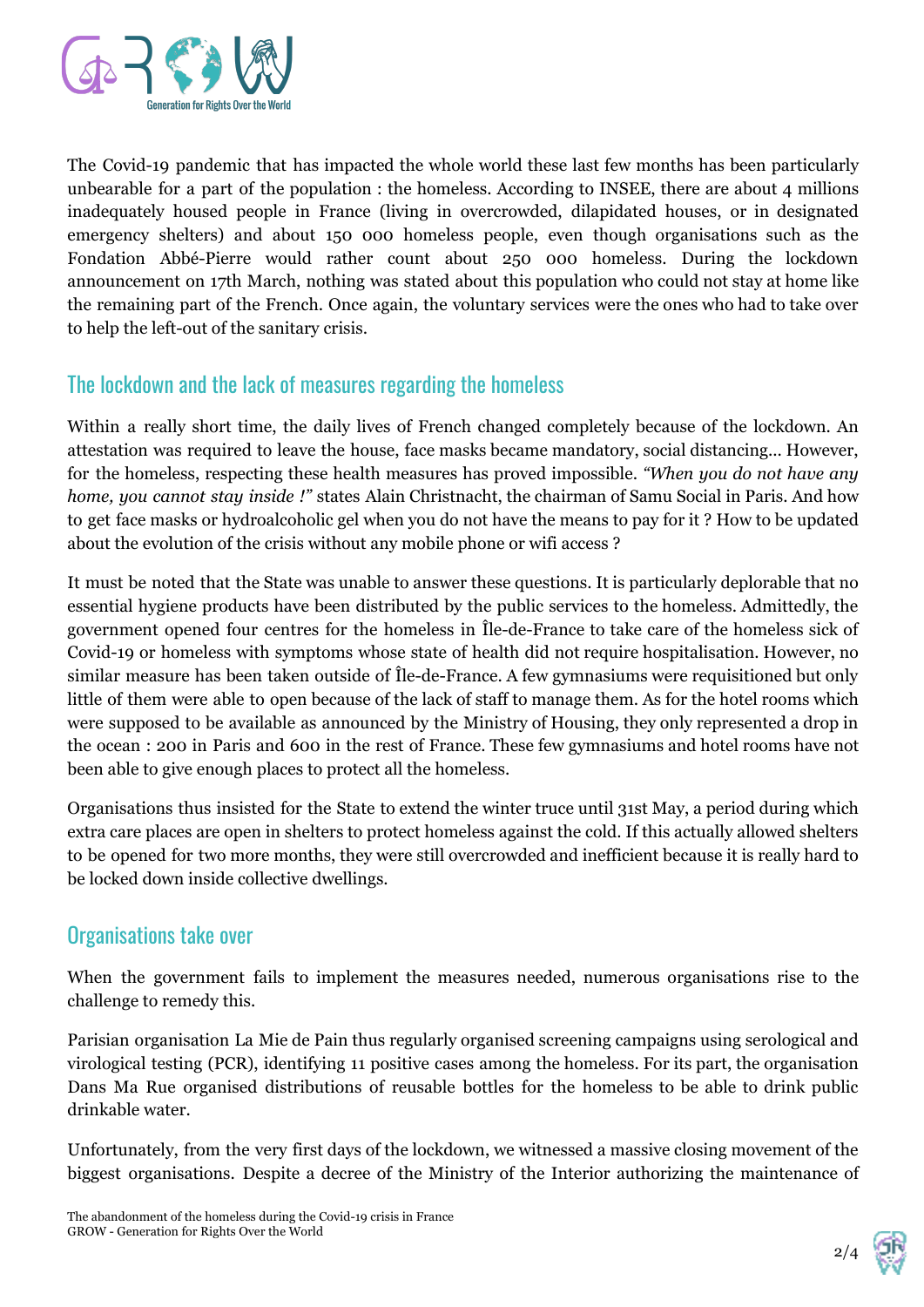

food distributions and the declaration of the action of the charitable associations, a lot of organisations had to stop their actions because of the lack of available staff or secure area. As the CEO of Emmaüs Solidarité Bruno Morel said : *"Right now, we do not really need volunteer doctors. Access to hygiene for the homeless, to deal with skin diseases due to heat for example, is more limited."*

Some branches of Restos du Coeur stopped their distributions and numerous day care centres are no longer able to welcome people in need. Without any food distribution and without access to showers, the homeless thus were quickly prone to bigger hygiene and malnutrition problems than usual. Yet, as Florent Gueguen, who is the CEO of Fédération des acteurs de la solidarité (FAS) which gathers more than 800 associations fighting exclusion, reminds us : *"We know the homeless are a particularly vulnerable audience when it comes to the virus, because they are often aging people with a failing immune system. Moreover, most of those who will develop symptoms will not have the reflex to call 911".*

### The consequences for the homeless

Even more shocking, some homeless were scolded for non-respect of the lockdown, as Samu Social regrets with Agence France-Presse (AFP) especially referring to the cities of Paris, Lyon and Bayonne. There is every reason to believe that everything was made to further complicate their daily lives and not to consider their particular situation.

In order to observe the impacts of the Covid-19 on the homeless, UHC Saint-Pierre in Brussels carried out a study from 3rd March to 26th May 2020 comparing the hospitalisation of the homeless patients who are sick due to coronavirus with the ordinary patients. 14 homeless were identified among 238 patients who were admitted for pneumonia due to COVID-19, which represents 5,88% of total cases. Only three of them were living in shelters. For the period concerned , and related to 100 000 inhabitants, it represents 650 homeless who were hospitalized for Covid-19 against 194 non-homeless people. In Belgium, the hospitalisation rate thus is three times higher for the homeless than for the overall population.

No similar study has been carried out in France and it is hard to conduct national research given the lack of available statistics on the number of homeless and the diversity of situations. However, we think it is safe to say that the number of homeless sick with Covid-19 is way higher than the one of the overall population, hence the need to protect them.

This health crisis thus has been particularly deadly and painful for the homeless as well as for the organisations that have helped them. Far from being behind us, the difficulties are even more reinforced by the summer heat waves which are already a usual major cause of mortality. For example, it is hard to lower the temperature inside day care centres because the fans cannot be turned on in order to prevent the spread of the virus.

While Europe and France are worried in the run-up to a rebound of the pandemic at the end of the summer break, it is therefore crucial that the State does not make the same mistakes, and this time gets ready to address the issue and ensure the protection of the most at-risk.